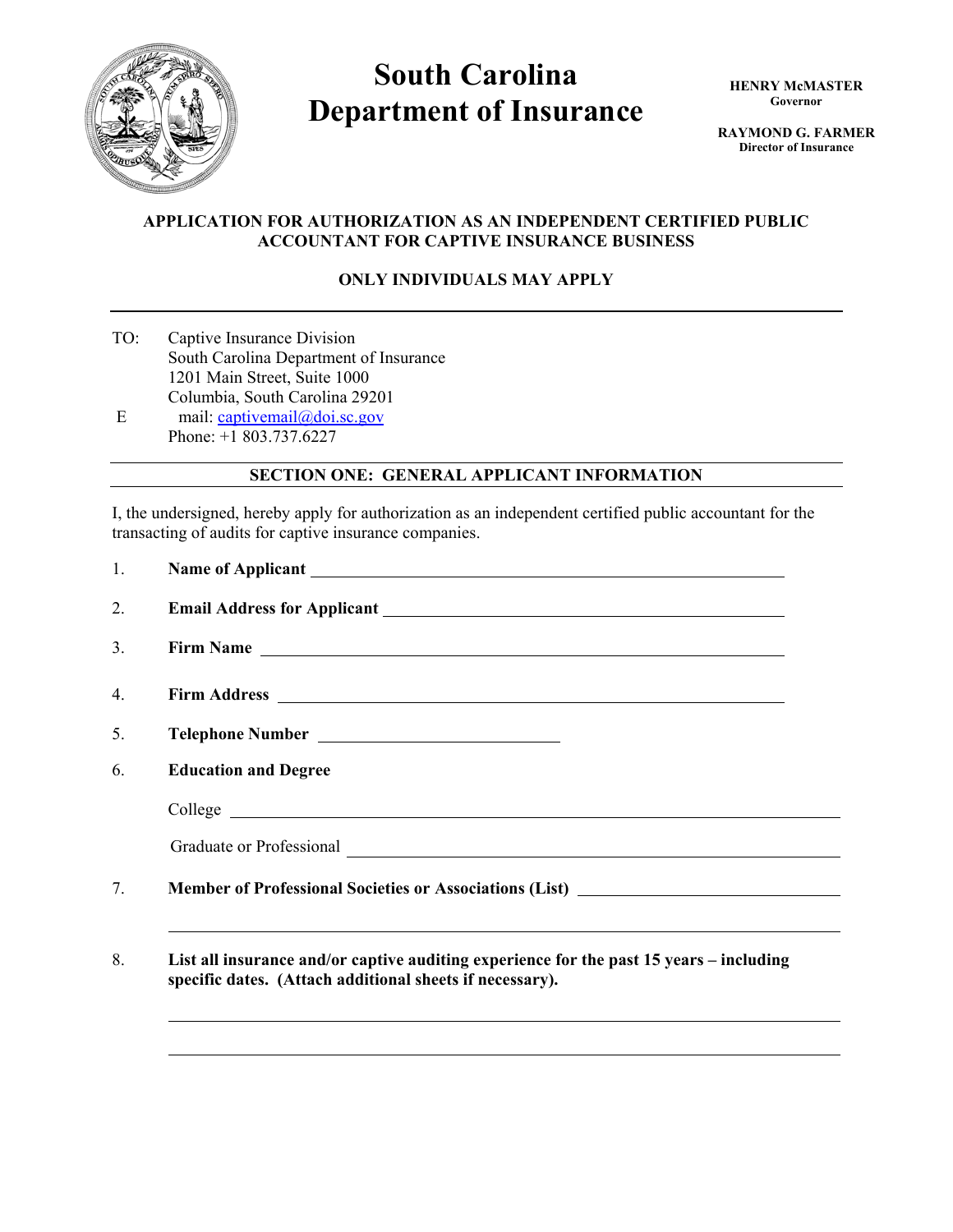9. **List the captive account(s) you will be auditing:**

| 8.   | <b>Present Chief Occupation</b>                                                                                                                                                                                                                                                                                                                                                                        |  |  |  |
|------|--------------------------------------------------------------------------------------------------------------------------------------------------------------------------------------------------------------------------------------------------------------------------------------------------------------------------------------------------------------------------------------------------------|--|--|--|
|      |                                                                                                                                                                                                                                                                                                                                                                                                        |  |  |  |
|      | Employer's Name                                                                                                                                                                                                                                                                                                                                                                                        |  |  |  |
| E    |                                                                                                                                                                                                                                                                                                                                                                                                        |  |  |  |
|      | How long with this employer?                                                                                                                                                                                                                                                                                                                                                                           |  |  |  |
| 9.   | Has applicant ever been arrested, or indicted for and/or convicted of any crime or offense other<br>than a minor traffic violation (i.e.: speeding or parking ticket)?<br>$\blacksquare$ Yes<br>$\Box$ No<br>If "yes", please submit full and detailed explanation and the disposition thereof.                                                                                                        |  |  |  |
| 10.  | Do you control, either directly or indirectly, or own legally or beneficially, the outstanding stock<br>of any Insurer? $\Box$ Yes<br>$\blacksquare$ No<br>If Yes, please provide details.                                                                                                                                                                                                             |  |  |  |
| 11.  | Do you currently hold or have you held any type of insurance license? $\Box$ Yes $\Box$ No<br>If "Yes", please provide detail on a separate sheet of paper – including: License Type, State of<br>Issue, and its current Status. [If active, please include expiration date]                                                                                                                           |  |  |  |
| 11a. | Have you ever had a license or privilege refused or revoked by an Insurance Department?<br>If Yes, please provide details.<br>$\Box$ Yes<br>$\vert$   No                                                                                                                                                                                                                                               |  |  |  |
| 12.  | Are you currently licensed as a CPA? $\Box$ Yes $\Box$ No                                                                                                                                                                                                                                                                                                                                              |  |  |  |
|      | What state(s): $\qquad \qquad$                                                                                                                                                                                                                                                                                                                                                                         |  |  |  |
| 13.  | Has your license as a CPA in any state ever been suspended or revoked? $\Box$ Yes<br>N <sub>0</sub><br>If "Yes", please provide details.                                                                                                                                                                                                                                                               |  |  |  |
| 14.  | Are you currently registered with SC LLR to practice within SC, pursuant to the requirements of<br>SC 40-2-250 and Reg. 1-10 of the SC Code of Laws?<br>$\Box$ Yes<br>$\vert$ No<br>If no, please ensure that a copy of the "Out of State Firm Registration" (Form 5101)<br>and/or "Practice Privileges Registration" (Form 5100) have been completed and<br>submitted to LLR, with a copy to the DOI. |  |  |  |
| 15.  | Will you assign captive accounting functions only to individuals that have a minimum of two<br>years insurance auditing experience?<br>Yes<br>N <sub>0</sub>                                                                                                                                                                                                                                           |  |  |  |